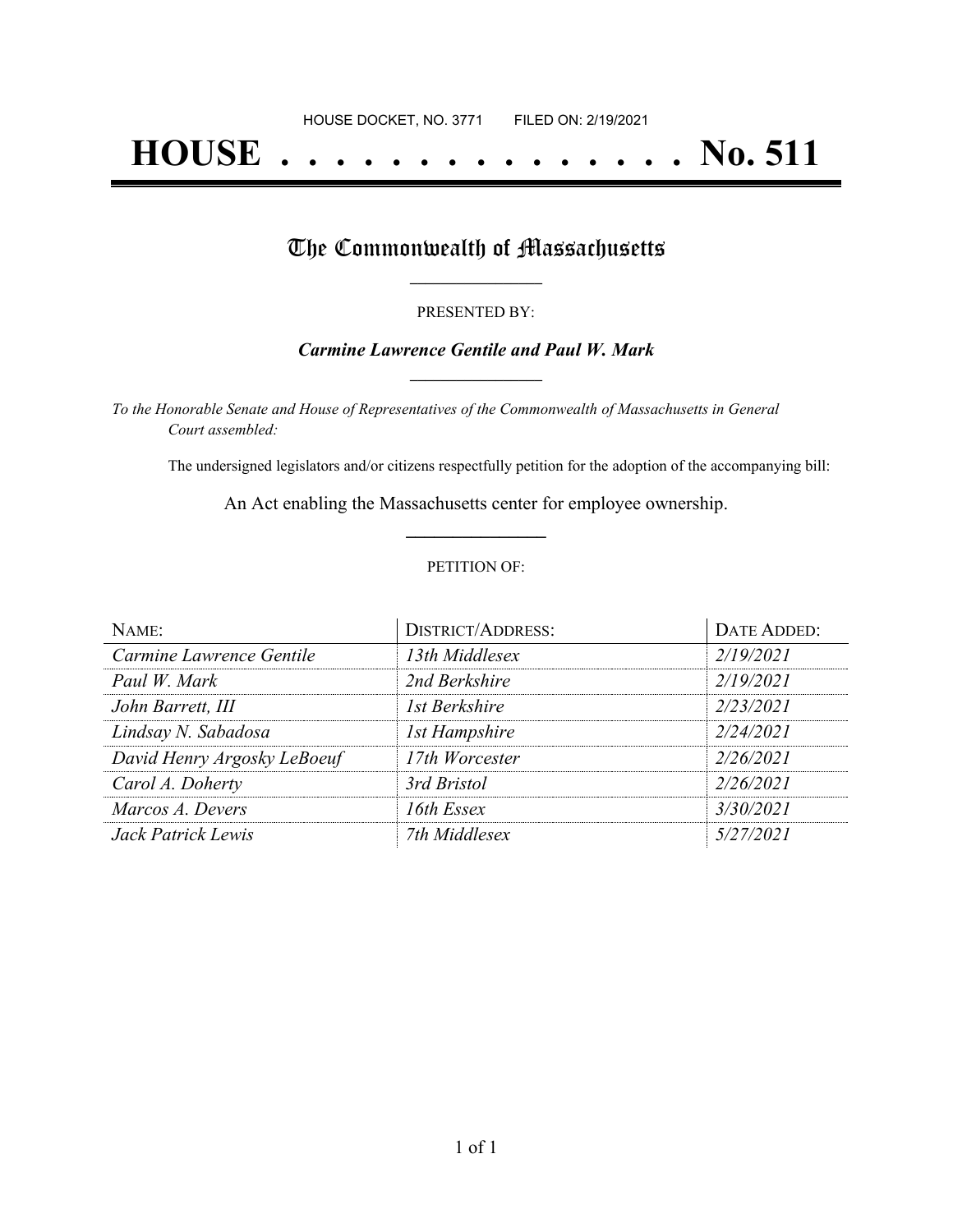## HOUSE DOCKET, NO. 3771 FILED ON: 2/19/2021 **HOUSE . . . . . . . . . . . . . . . No. 511**

By Messrs. Gentile of Sudbury and Mark of Peru, a petition (accompanied by bill, House, No. 511) of Carmine Lawrence Gentile, Paul W. Mark and others for legislation to establish a center for employee ownership within the Massachusetts Office of Business Development. Economic Development and Emerging Technologies.

## The Commonwealth of Massachusetts

**In the One Hundred and Ninety-Second General Court (2021-2022) \_\_\_\_\_\_\_\_\_\_\_\_\_\_\_**

**\_\_\_\_\_\_\_\_\_\_\_\_\_\_\_**

An Act enabling the Massachusetts center for employee ownership.

Be it enacted by the Senate and House of Representatives in General Court assembled, and by the authority *of the same, as follows:*

1 SECTION 1. Chapter 23D of the General Laws, as appearing in the 2018 Official

2 Edition, is hereby amended in section 16, by striking out the words "Director of the Industrial

3 Services Program" and inserting in place thereof the following words:- Director of the

4 Massachusetts Center for Employee Ownership

5 SECTION 2. Chapter 23D of the General Laws is hereby amended by striking out section

6 17, as appearing in the 2018 Official Edition, and inserting in placed thereof the following

7 section:-

 Section 17. (a) There is hereby established a center for employee ownership within the Massachusetts Office of Business Development established under section 1 of chapter 23A. The center for employee ownership shall provide education, conduct outreach and promote efforts to create an overall environment in the commonwealth which will expand and enhance employee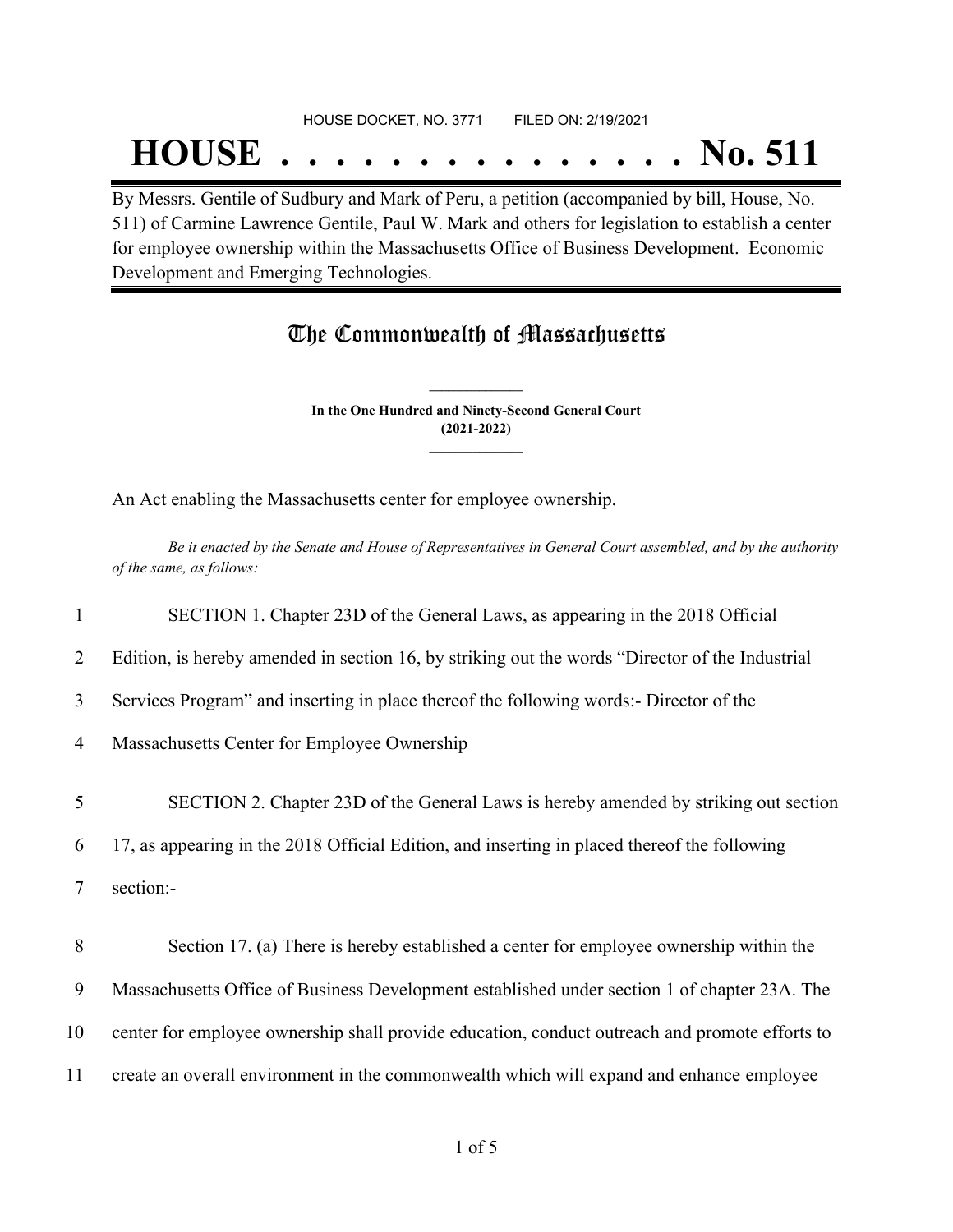ownership, increase the number of employee owned companies, publicize and promote the benefits of employee involvement and ownership to policy makers and the general public, encourage collaborative outreach efforts regarding involvement and ownership in the workplace, research and evaluate employee involvement and employee ownership in the commonwealth, showcase employee ownership initiatives in the commonwealth, facilitate and coordinate the sharing of existing information and resources, and provide grants pursuant to the provisions of this chapter. The Director of the Massachusetts Center for Employee Ownership shall have the power to hire staff, appoint any specific committee or task force and to contract with consultants, agents or advisors deemed necessary to further the purposes of this section.

 (b) The Director of the Massachusetts Center for Employee Ownership may accept gifts or grants of money or property from any source to further the work of the Center for Employee Ownership; provided, however, that any money received shall be deposited with the State Treasurer to be kept in a separate fund in the treasury to be named the Center for Employee Ownership Fund dedicated to the Center for Employee Ownership and for expenditure without appropriation by the Director of the Massachusetts Center for Employee Ownership in accordance with the conditions of such a gift or grant. Amounts remaining in the fund at the end of a fiscal year shall not revert to the general fund and shall be available for expenditure in the next fiscal year and thereafter.

 (c) The Director of the Massachusetts center for Employee Ownership shall issue rules, regulations and procedures governing the application for and delivery of services which are deemed necessary for the proper performance of the duties of the center for employee ownership.

of 5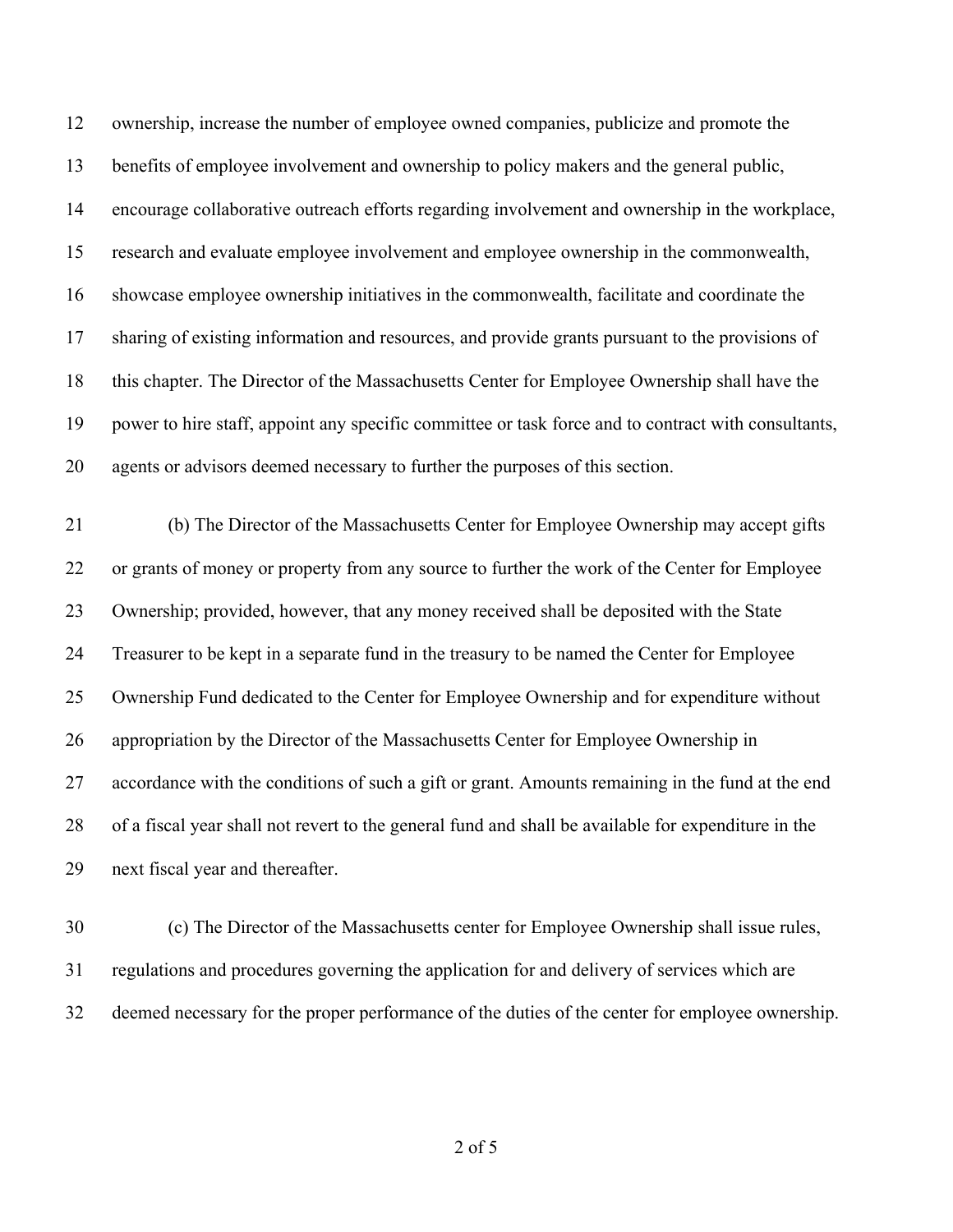| 33 | (d) Annually, the Director of the Massachusetts Center for Employee Ownership shall                |
|----|----------------------------------------------------------------------------------------------------|
| 34 | file a report with the clerks of the house and senate including an inventory of employee owned     |
| 35 | businesses in the state and the specific activities taken by the center to support and promote the |
| 36 | transition of traditionally structured companies to an employee ownership model.                   |
| 37 | (f) The Director of the Massachusetts Center for Employee Ownership shall report                   |
| 38 | directly to the Director of the Massachusetts Office of Business Development.                      |
| 39 | SECTION 3. Chapter 6 of the General Laws is hereby amended by striking out section                 |
| 40 | 204, as appearing in the 2018 Official Edition, and inserting in placed thereof the following      |
| 41 | section:-                                                                                          |
| 42 | Section 204. (a) There shall be an advisory board on employee ownership, hereinafter               |
| 43 | called the board, to consist of nineteen members including the director of the Massachusetts       |
| 44 | Office of Business Development or their designee, the Secretary of the Executive Office of         |
| 45 | Labor and Workforce Development or their designee, the Director of the Massachusetts Growth        |
| 46 | Capital Corporation or their designee, the CEO of Associated Industries of Massachusetts or        |
| 47 | their designee, the Director of the Center for Economic Democracy or their designee, the Chapter   |
| 48 | President of the New England chapter of the ESOP association or their designee, the President of   |
| 49 | AFL-CIO of Massachusetts or their designee, the President of the University of Massachusetts or    |
| 50 | their designee, and seven additional members shall be appointed by the Governor who shall          |
| 51 | represent separate and distinct corporations, each with not less than 30 per cent of company stock |
| 52 | owned by an employee stock ownership plan or an employee ownership trust, and four additional      |
| 53 | members shall be appointed by the Governor who shall represent separate and distinct industrial    |
| 54 | or worker cooperatives.                                                                            |

of 5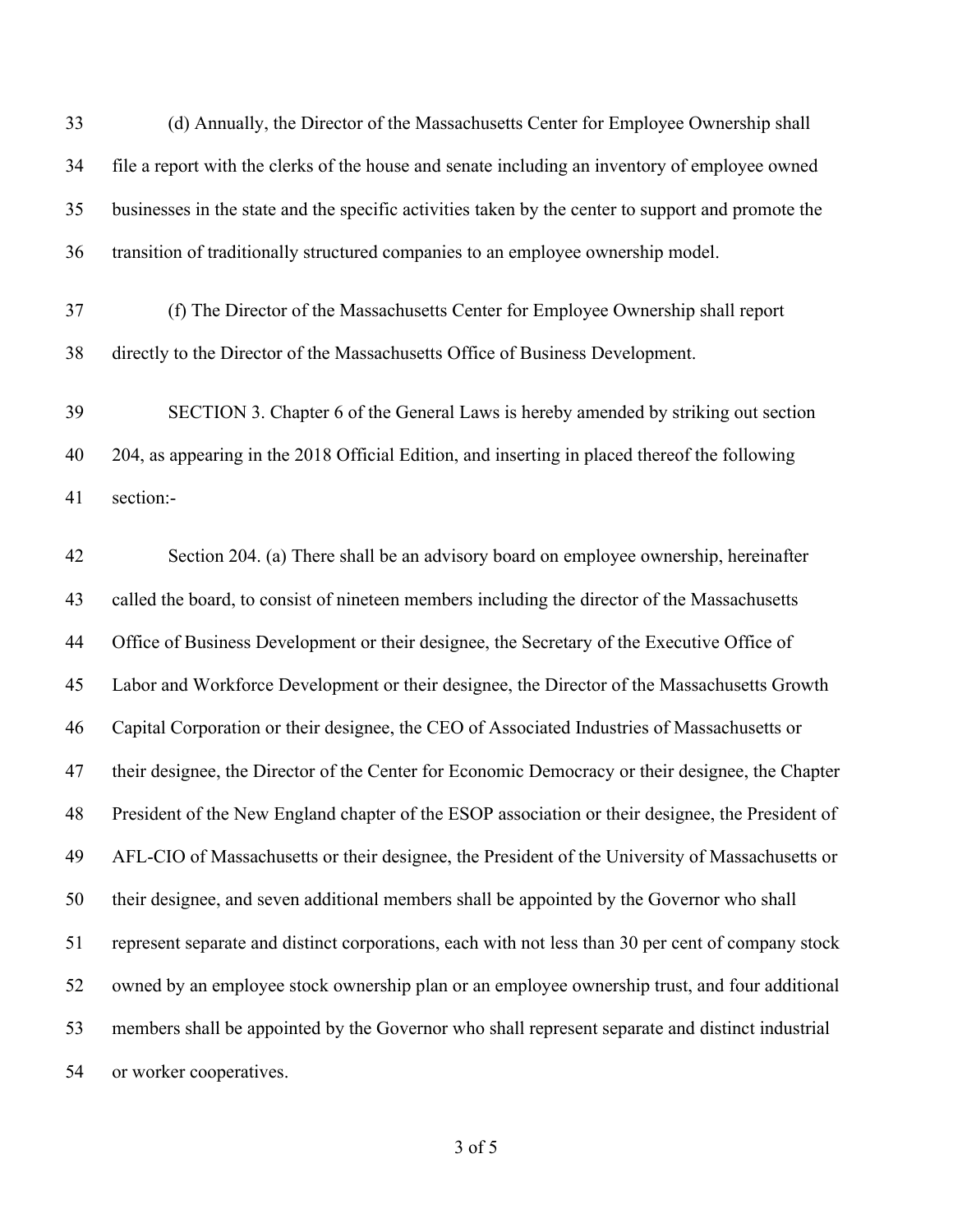(b) Each appointed member shall serve for a term of four years. Upon expiration of the term of a member, a successor shall be appointed, in the same manner for a like term. Any member shall be eligible for reappointment, but may not serve for any period longer than eight years consecutively. Vacancies shall be filled in a like manner for the remainder of the unexpired term. Any member may be removed from their appointment by a vote of the majority of the advisory board.

 (c) Ten members of the board shall constitute a quorum and the affirmative vote of ten members shall be necessary and sufficient for any action to be taken by the board. The board shall meet not less than three times annually, and remote participation in meetings shall be allowed. No vacancy in the membership of the board shall impair the right of a quorum to exercise all the rights and perform all the duties of the board. Any action taken by the board may be authorized by resolution at any regular or special meeting and shall take effect immediately unless otherwise provided in the resolution.

 (d) There shall be a chairperson and a vice chairperson of the board elected annually at the first meeting of the advisory board. The board may elect such other officers as it deems necessary.

 (e) The board shall advise the Governor and the Director of the Massachusetts Center for Employee Ownership on issues and policy matters pertaining to employee involvement and ownership in the commonwealth. Staff members of the Massachusetts Center for Employee Ownership shall support the administrative functions of the board.

of 5